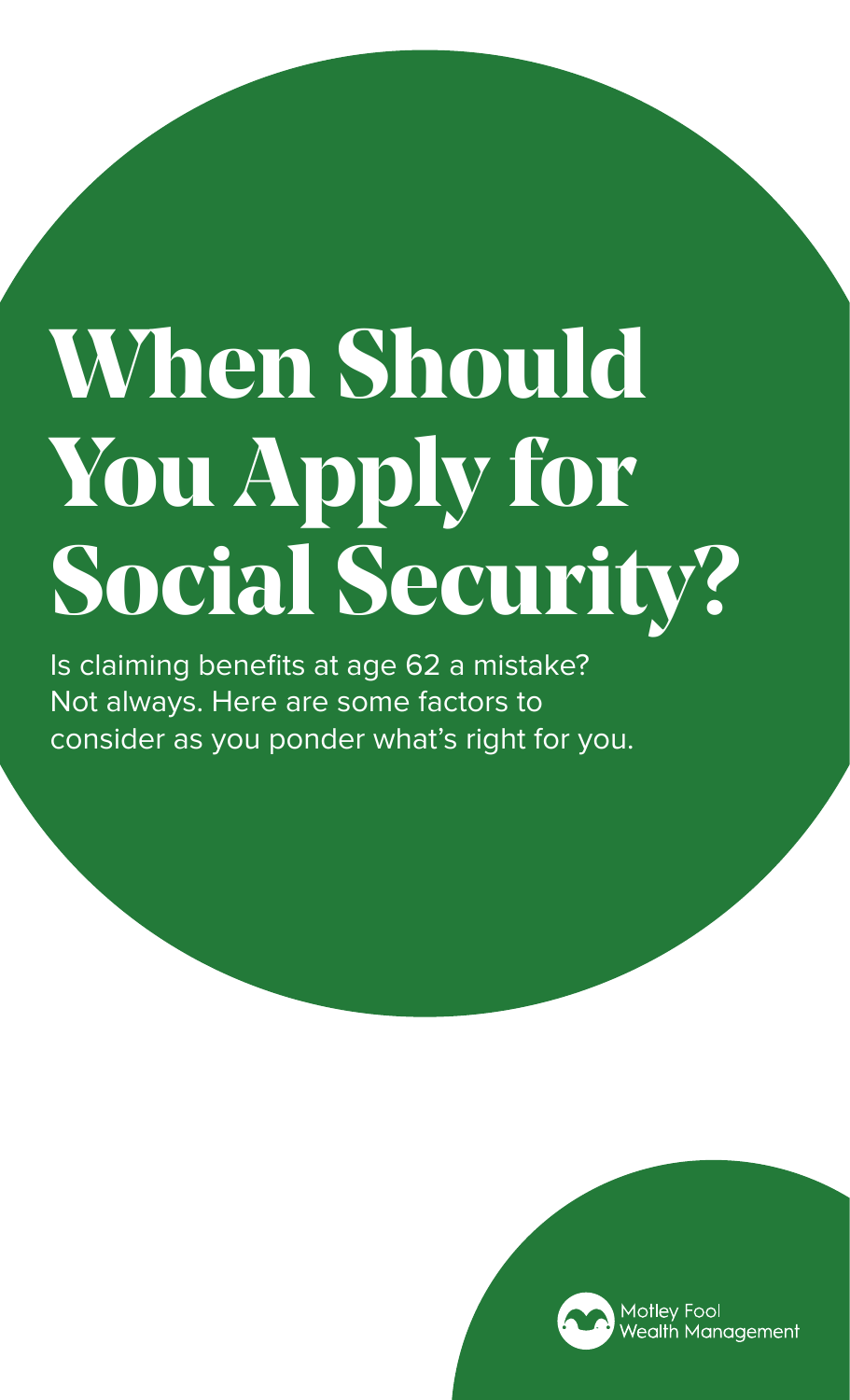

## Will you live longer than average?

About one of every four people age 65 will live past age 90. One in 10 will live past age 95. When delaying benefits, the breakeven point (the point when you receive more from Social Security than if you had taken it earlier) usually ranges from age 78 to 82. But if your relatives tend to live longer-than-average lives, you may want to delay benefits.



### Do you need the money?

If you're ill, have a shortened life expectancy, or face limited resources, it may be necessary to take Social Security early. Here's one quick rule of thumb: If you expect to live to at least 80 and can use other resources until age 70, delaying could be best for you. If one or both of these circumstances are not the case for you, it might make more sense to take your benefits earlier.



### Do you have a spouse or dependents?

The age at which you apply for benefits locks you into a benefit base for the rest of your life. Your benefit base might affect your spouse's benefit, both when you're alive and if you die first. For instance, taking payments before your full retirement age (FRA) permanently reduces the base, and your spouse will get 50% of that lower starting point. But your spouse will always receive the highest payment — whether it is the reduced amount from you or your spouse's own Social Security. The benefit base can also determine disbursements to other family members. Thus, it is crucial to coordinate benefits with a spouse when deciding to apply for Social Security.



#### Want to reduce stress on your portfolio?

Instead of maximizing your benefit, you may enjoy peace of mind knowing that you have a steady cash flow. Or you may want to let your portfolio compound by not withdrawing funds just yet. The earlier you claim your benefit, the sooner you'll receive those reliable payments, and your investment portfolio won't have to do as much heavy lifting.